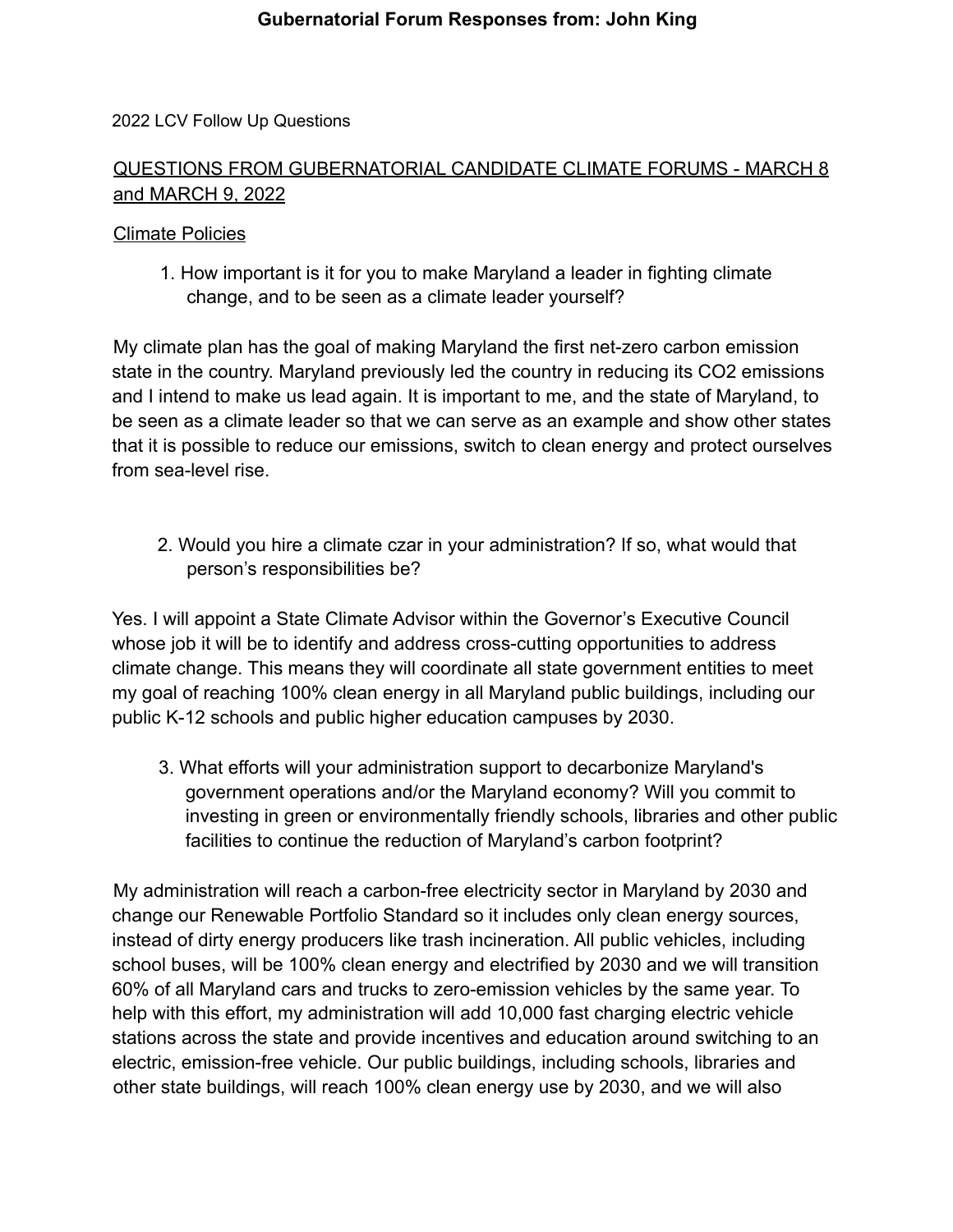decarbonize the Port of Baltimore by 2030 as well.

4. What are your plans for increasing access to affordable renewable energy for Maryland residents?

My administration will support residential homes in the transition to clean technology through state consultations and financial support. I will replace existing subsidies for fossil fuel heating and cooling systems with grants to instead support electrification. I will prioritize the in-home consultation support and grant funding to under-resourced communities to help ensure a just transition to clean and efficient homes and buildings, and leverage partnerships with national service corps members, community-based organizations, and local businesses to provide the consultations. I am particularly interested in expanding the community solar idea introduced by Del. Charkoudian, as an example for how we can bring renewable energy to more people regardless of income or neighborhood. We will also update building and construction codes so that new construction is energy-efficient and compatible with electrification.

5. Does nuclear power need to be part of Maryland's clean energy portfolio? How do you propose to safely store nuclear waste from the Calvert Cliffs plant?

I do not believe expanding nuclear power is an option for Maryland's clean energy portfolio. Adding reactors is a time-consuming and expensive process, which would have to be heavily subsidized to be attractive to electric companies, and, most significantly, the timeframe to build and bring online another reactor or plant is not compatible with the need to make dramatic progress on climate action in less than a decade. However, decommissioning the existing Calvert Cliffs plant would likely result in replacing its energy output with fossil fuel energy which would drastically set us back in reaching net-zero carbon emissions, so I would keep it in place until we can realistically replace its output with cleaner, safer options like wind and solar. The issue of nuclear waste storage is a difficult one, since the problem of disposing of radioactive waste safely has plagued us for decades, with few solutions. This is why I oppose expanding our current nuclear reactors, to prevent the creation of even more, while in the meantime we must keep the on-site storage as safe and secure as possible, with strict regulations and frequent inspections.

6. How would you commit to working with environmental justice advocacy organizations in Maryland to help you identify and select the heads of agencies and commissions responsible for protecting our environment? Do you feel the state should diversify the leaders on environmental commissions and in agencies?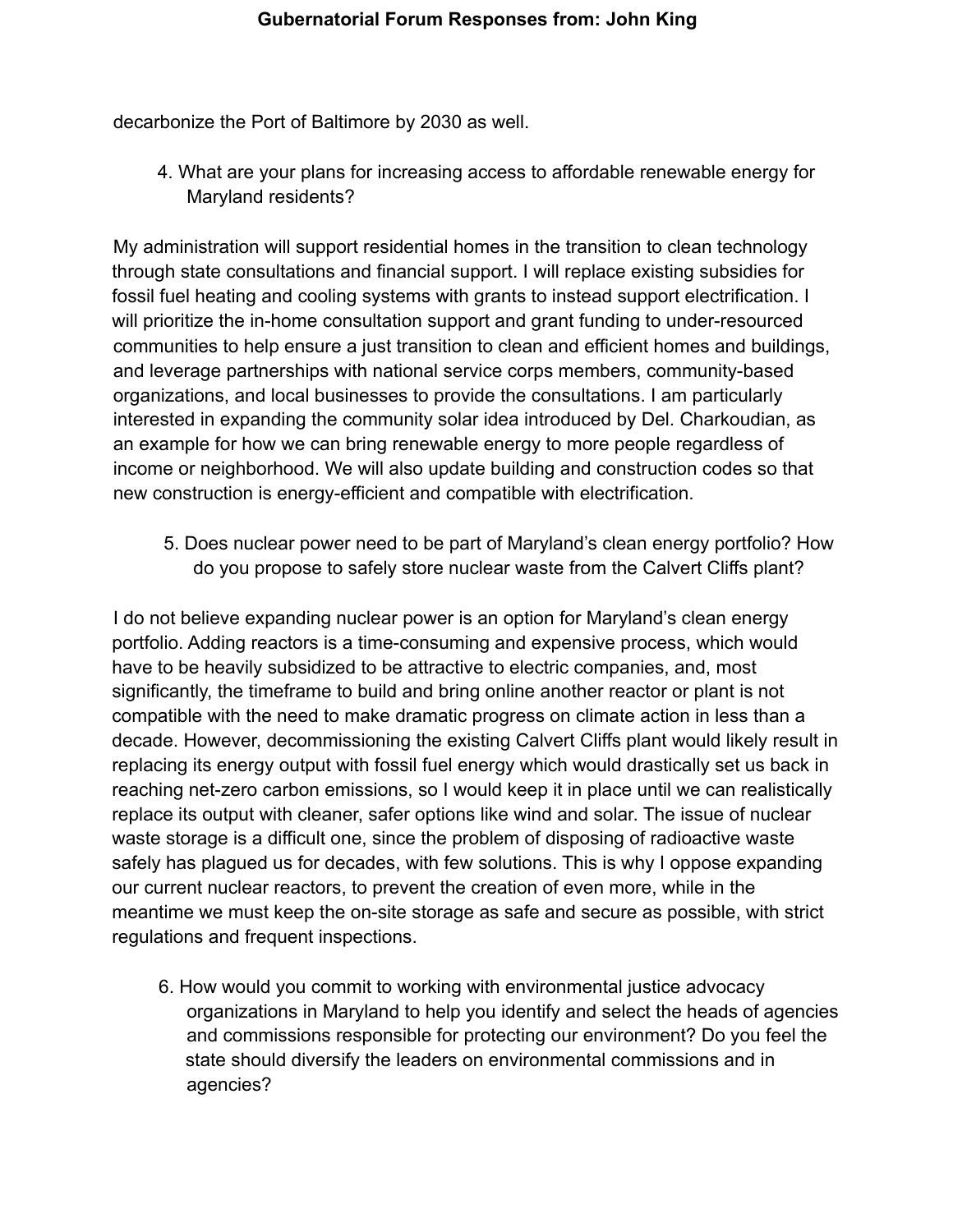Environmental justice is a key plank of my climate plan. As governor, I will seriously implement the largely ignored recommendations from the Commission on Environmental Justice and Sustainable Communities and make sure stakeholders from front line and fence line communities historically affected by pollution and environmental injustice have a role in decision-making. Just like when I was U.S. Secretary of Education and the political appointees of my team were majority people of color, which reflected the diversity of our students across the country, I am committed to having a team as Governor that reflects the diversity of our state. As I laid out in my plans for education, economic development , transportation, and housing, addressing the climate crisis will always be a top priority and lens through which my administration tackles issues. My appointees will reflect that and I will require that my team have not only a commitment to urgent action on climate and environmental justice but the expertise and training. For environmental related positions, experience and training in the fields they are regulating or policy areas they are developing will be required. I also hope to work with advocates like yourselves to ensure we are attracting and identifying the best people to fill these positions across state government.

7. How will you prioritize and ensure funding allocated to address environmental injustice will be used in the communities impacted most by climate change – and who will oversee this effort?

One of the most direct ways we can attack environmental injustice and protect our typically overlooked communities is allocating climate mitigation funds specifically to communities that have been disproportionately impacted by climate change. They bear some of the worst damages and highest risks of climate change, so our climate mitigation funding should reflect that. The State Climate Advisor within the Governor's Executive Council that I appoint will oversee this effort, with frequent input from our affected communities.

# Agriculture and Water Quality

8. Agricultural runoff is widely accepted to be the biggest contributor to Chesapeake Bay pollution. How do you plan to reduce farm runoff? Have you accepted or do you plan to accept any campaign contributions from the poultry industry?

Maryland is currently behind on our mandatory agricultural nitrogen reductions and set to miss meeting reductions for 2025. As governor, my administration will drastically reduce runoff of nitrogen and phosphorus to catch up with reduction targets. Reducing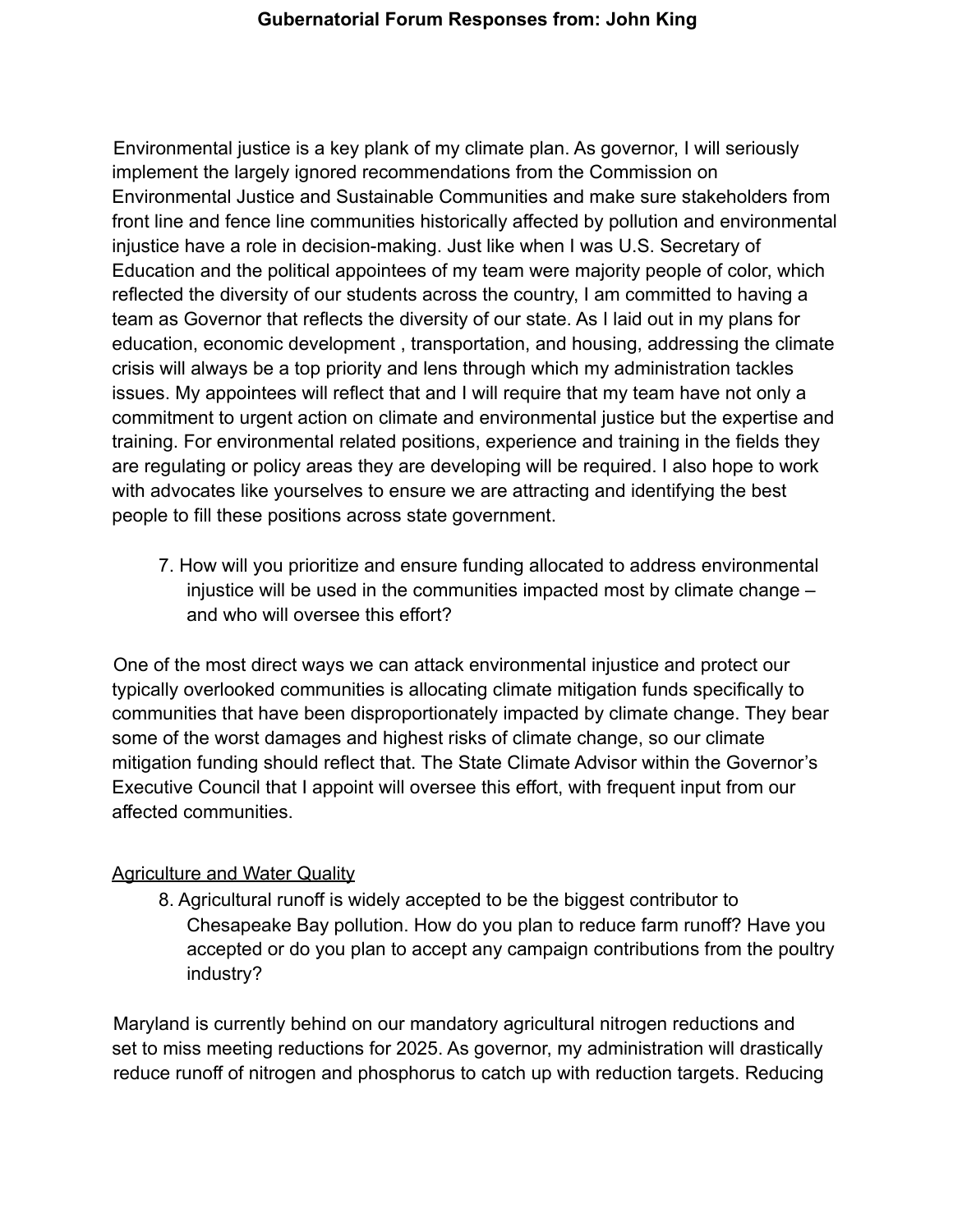nutrient runoff from agriculture will require tightening regulation of farm operations around manure and chemical fertilizers, as well as new regulations to reduce poultry waste that flows into the Bay. We need to finally pass the Poultry Litter Management Act so corporate poultry producers clean up after themselves as well as reinstate the poultry pollution limits introduced by Governor O'Malley that were halted under Hogan. My administration will work in partnership with Maryland's farmers to advance sustainable agriculture practices. Just as my administration will update building codes to cut down on greenhouse gas production, it will update construction codes around run off as well. We will step up inspections and code enforcement of construction sites to further reduce runoff and prevent developers from cutting corners at the cost of our environment. As for campaign contributions, my campaign has not accepted donations from the Maryland poultry industry and we do not plan on taking any in the future.

9. The state does not regulate or monitor emissions from poultry plants on the Shore, even though residents there have complained about ill effects from the ammonia and other greenhouse gasses. As governor, would you monitor this air quality?

Absolutely. Evidence indicates that people living near poultry houses are more likely to be diagnosed with pneumonia in Wicomico County, a top producer in Maryland, where adult ER visits for asthma are also double the state rate. 1 in 4 children in Wicomico county have been diagnosed with asthma, and Somerset County has a lifetime asthma rate of 21.2%, significantly higher than the state rate of 12.9%. There are obviously health effects from the poultry farms and we need to monitor ammonia as part of the permitting process for concentrated animal feed operations. Inexpensive methods to mitigate ammonia emissions like planting trees or tall grasses by escape fans are already used by many farms and the Maryland Department of Environment could easily require mitigation practices.

10.Plastics are a major source of pollution for fish and crabs. Individual cities have instituted plastic bag bills, but most jurisdictions do not have them, and the state does not have one, either. As governor, what would you do to reduce plastic and microplastics in our waterways? What measures will you take to require manufacturers and merchants to cover the true cost of their production and use of plastics?

As governor, I support further limiting the use of single-use plastic products, including a statewide plastic bag ban. We have already seen plastic bag fees and bans successfully reduce the plastic bags in our waterways and landfills. The European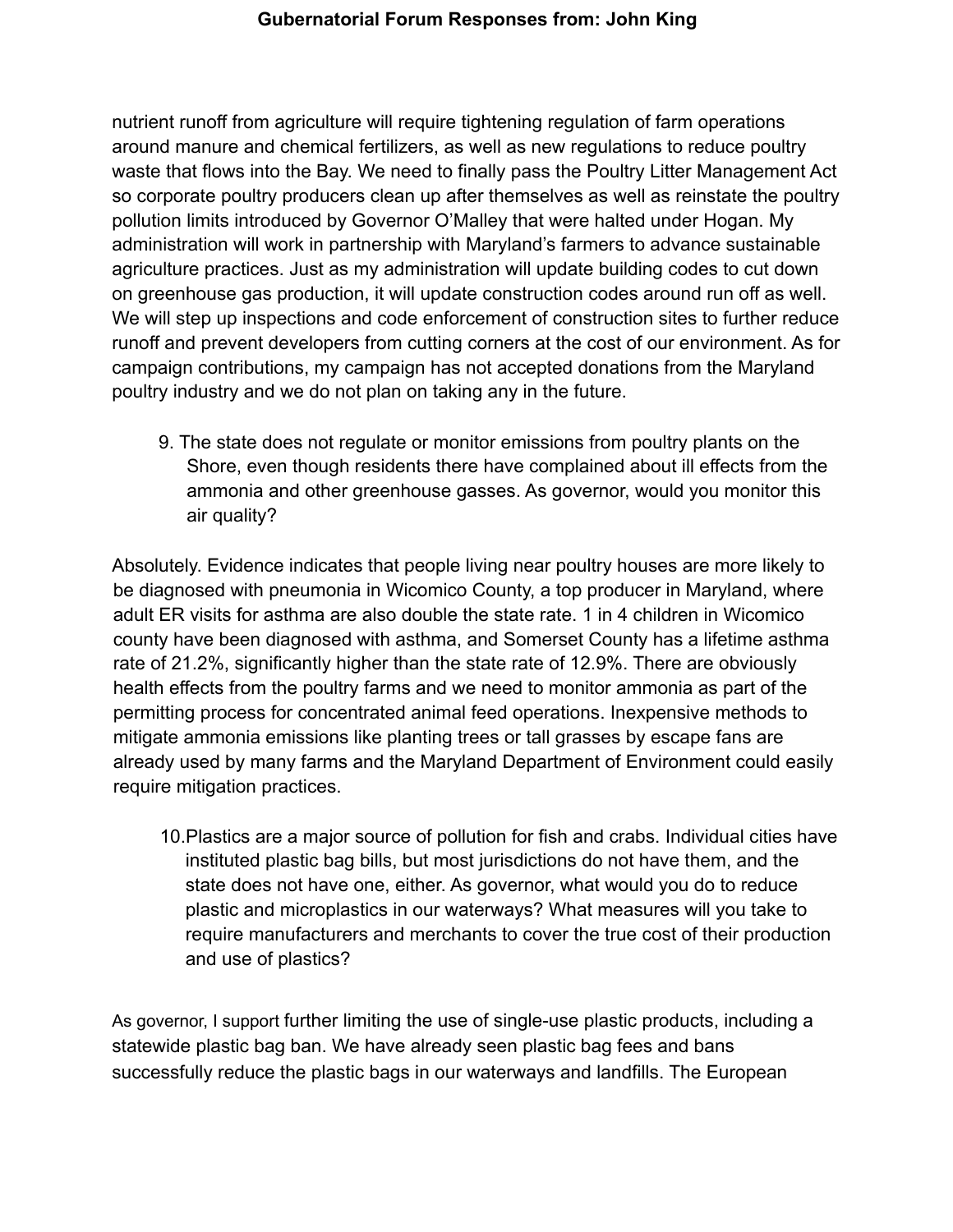Union is aggressively cracking down on plastic waste and it's led to boosted investment toward circular solutions. We should ban single-use plastic bags in Maryland like the states of California, Connecticut, Delaware, Hawaii, Maine, New York, Oregon and Vermont. On the consumer side, we can implement bottle-return programs in Maryland like other states have implemented and have since seen higher recycling rates. Long term, I will shift Maryland's waste disposal policies to put more weight on producers, forcing them to take responsibility for the waste they create, so that they are forced to develop more sustainable packaging or take-back programs and taxpayers are not stuck paying for the clean up of plastic waste.

# **Transportation**

11. Do you plan to revive the Red Line proposal in Baltimore? How would you make up for the economic development lost to Baltimore since Gov. Hogan killed the Red Line?

Yes. I will revive the Red Line project as governor, as it was proposed. This means the Red Line rail going across Baltimore, and not a watered-down version that is intermodal or partially completed with bus routes. To help with lost economic development from the Red Line's cancellation, my administration will help historically disadvantaged communities by establishing a state bank that will help borrowers who cannot get loans through traditional lenders access to capital and reform Maryland's procurement process to expand opportunity for Maryland's small businesses - particularly those owned by people of color - to participate in state business.

12.Do you support proceeding with Gov. Hogan's plans to widen the Capital Beltway and Interstate 270? Do you anticipate that the next governor will be able to kill or alter the project?

No. I think the Capital Beltway and I-270 project sends too much state money to private corporations, will not reduce traffic congestion long-term, and most importantly is irresponsible to pursue in the face of climate change and needed investment in public transit infrastructure. While I recognize there may be legal obligations to the project after taking office, I will vote against approving further contracts and spending for it on the Board of Public Works.

13.During the pandemic, transit ridership has fallen across the country. Because Baltimore's workforce has a high percentage of essential workers, Baltimore's ridership fell about 55-60% compared to 94% in the California bay area. With two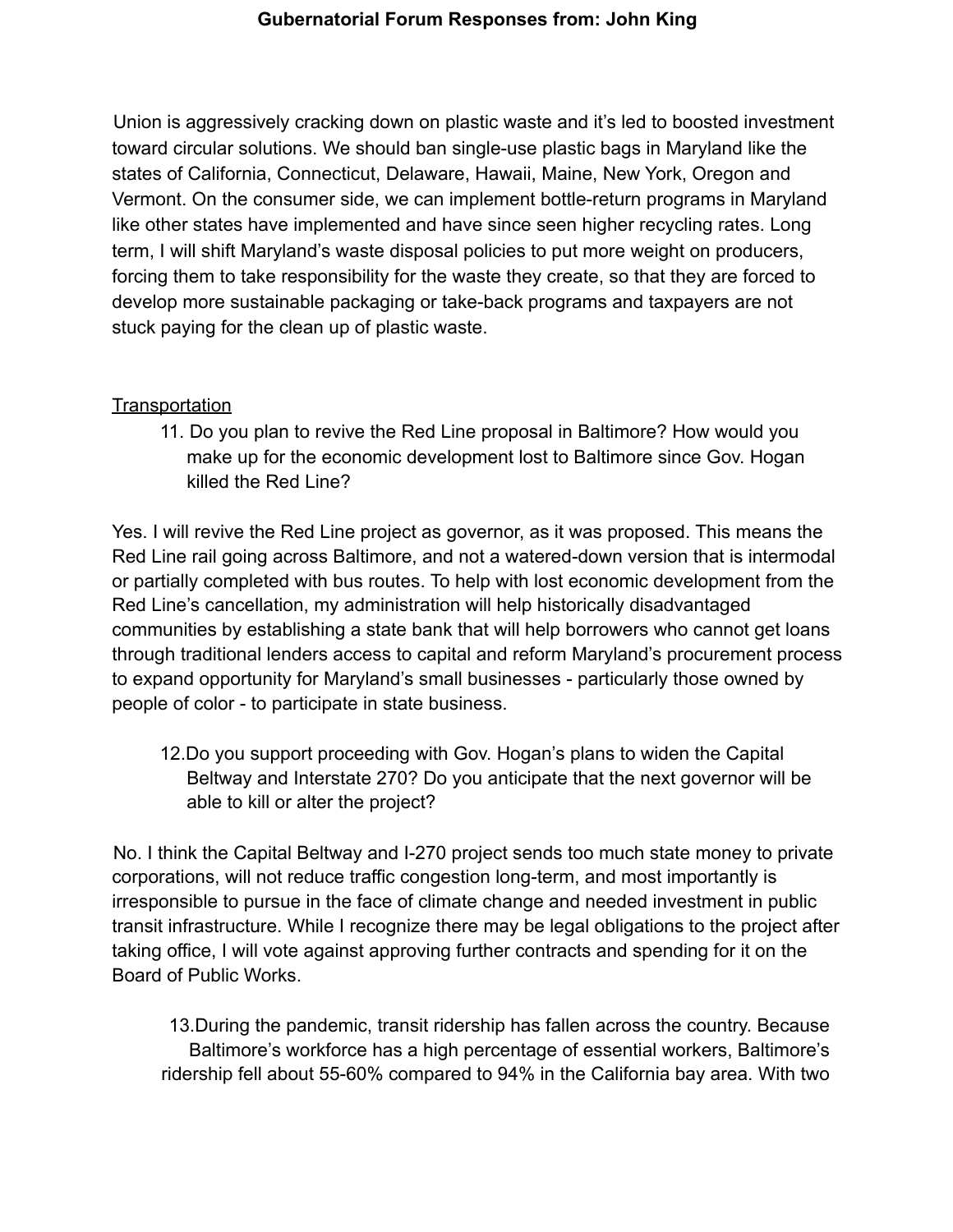out of three jobs in our region requiring at least a 90-minute commute by public transportation, how would you determine the level of investments you would make in public transit services?

We already have a clear picture of what level of investment we need in public transit here in Maryland. The best way to rebuild ridership is ensuring efficient, frequent, convenient, and reliable service. Urgent priorities include building the Red Line, finishing the Purple Line, expanding MARC west, increasing MARC frequency, building the Southern Maryland light rail project, and dramatically improving and expanding bus service (using electric buses) including transit-friendly street design.

14.Shortly after coming to office, Gov. Hogan canceled the shovel-ready Red Line light rail project that would have brought 10,000 jobs in a five-year construction phase, dramatically reduced commute times, and \$3.0 - \$6.5 billion in transit-oriented-development. The Purple Line from Bethesda to New Carrollton was approved for construction and already has \$12.0 billion committed to development along its corridor. How would you make up for the economic development lost to Baltimore?

On top of immediately starting construction on the Red Line, to help with lost economic development from its cancellation my administration will help historically disadvantaged communities by establishing a state bank that will help borrowers who cannot get loans through traditional lenders access to capital and reform Maryland's procurement process to expand opportunity for Maryland's small businesses - particularly businesses owned by people of color - to participate in state business. My state government will invest in businesses located along the proposed Red Line corridor to help them get off the ground and work with the Baltimore City government to create incentives for mixed-use development and locally-owned, proposed businesses along the Red Line route.

#### Climate Mitigation Measures

15.We are losing many historic sites on the Eastern Shore, including Black churches, due to sea-level rise. The Maryland Historical Trust has very little funding to assist with rebuilding and relocating. How would you allocate resources to ensure we do not lose this history?

I will ensure in my budget proposals as governor that the Maryland Historical Trust is fully funded so it can carry out its mission of protecting our historic sites and will have access to the most advanced climate mitigation measures available.